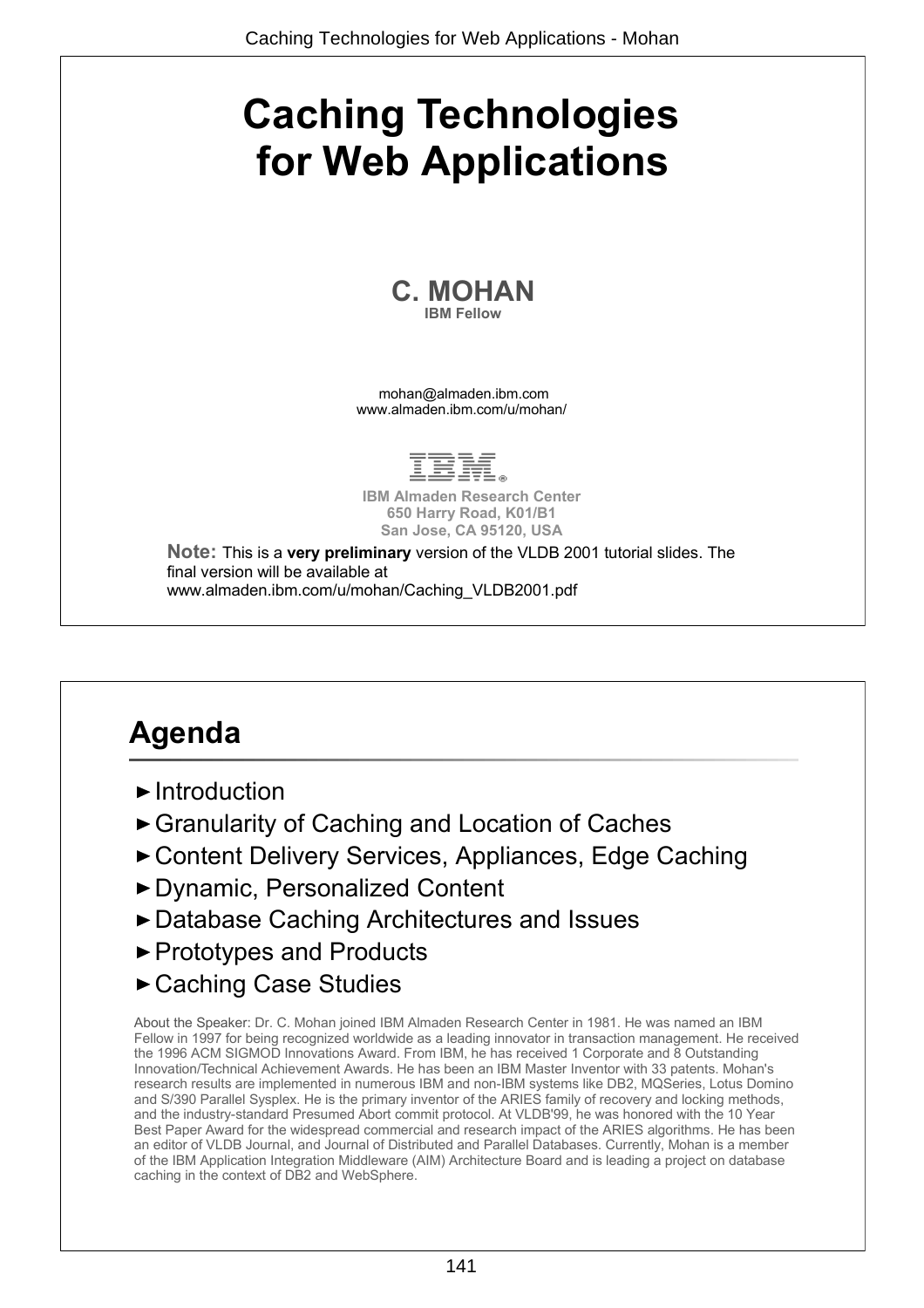

## **What, Where, When and How**

Considerations for caching in web context are:

- What, when and where to cache
- Granularity of caching: web page, fragment of a page, servlet execution result, SQL query result, relations, ...
- ► Location of cache: client, proxy server, edge-of-network server, ISP, edge-of-enterprise server, application server, web server, DBMS
- ► Caching and invalidation policies: application transparency, push vs. pull, time-to-live, triggers, log sniffing, ...
- Enabling cache exploitation: routing, failover, authentication, authorization, accounting, ...
- ► Tools for cache performance monitoring and analysis

Related DB Technologies: replication, materialized views, mediator systems, client server DBMSs, buffer management, main memory DBMSs, query rewriting/optimization, ...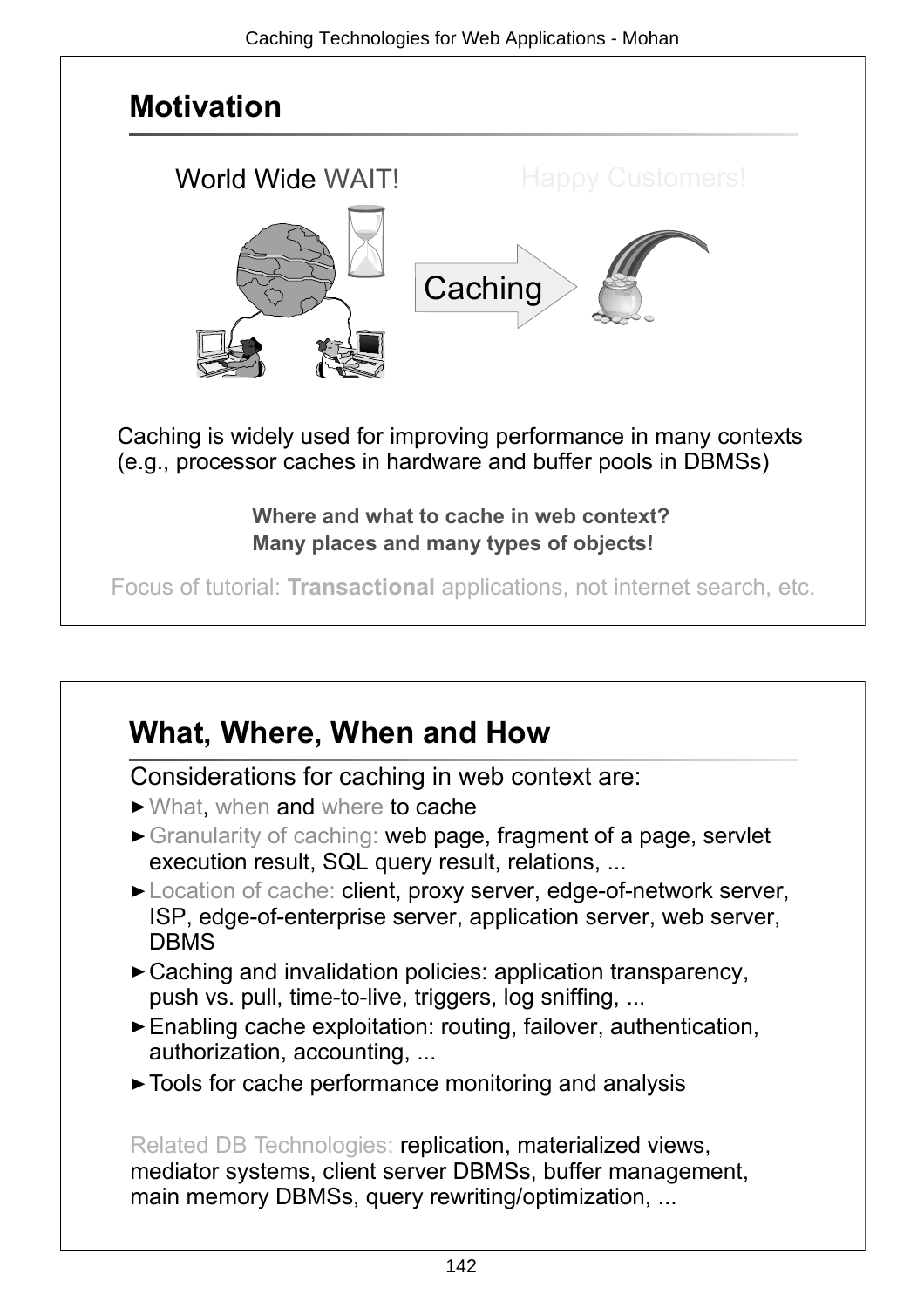

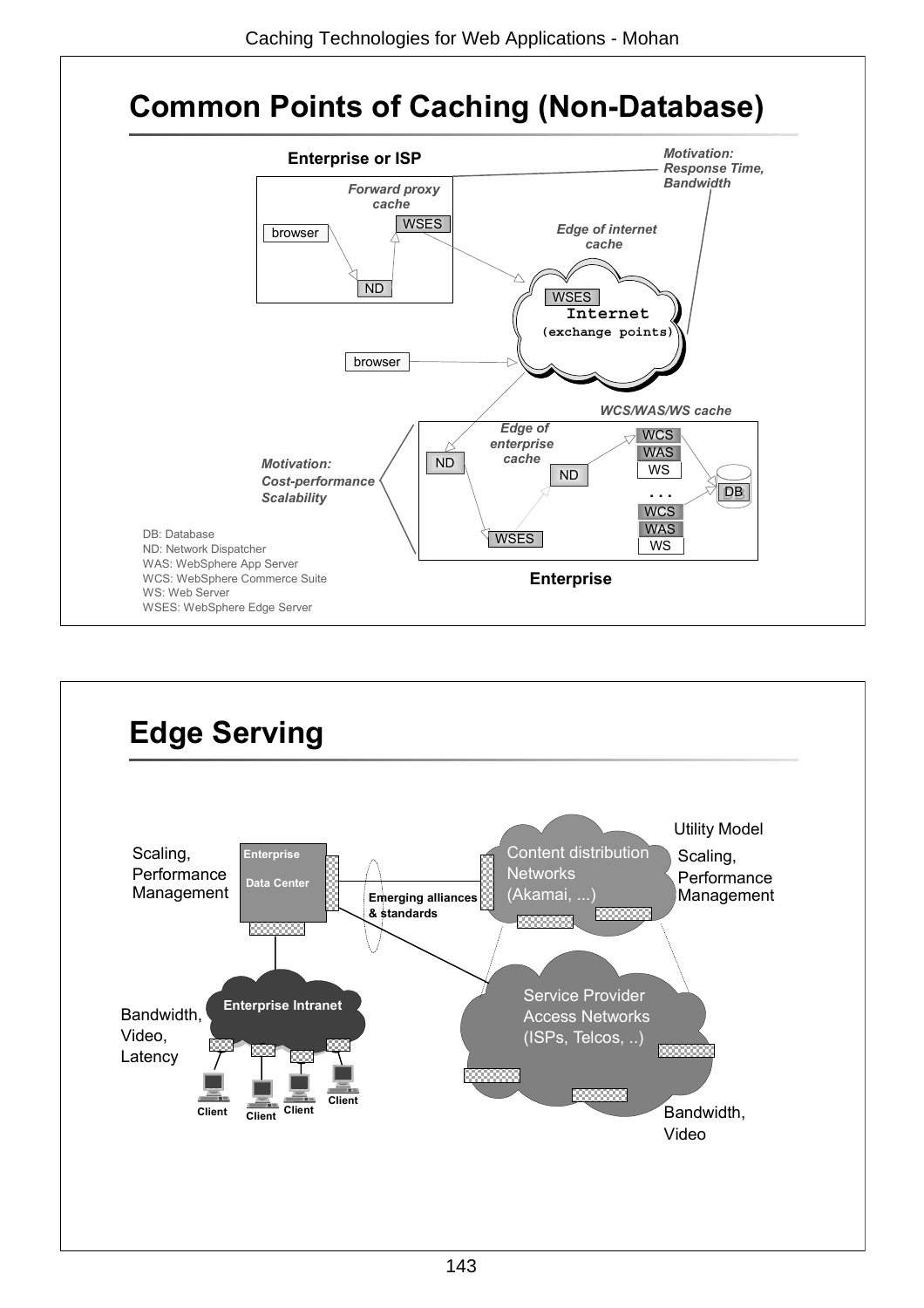

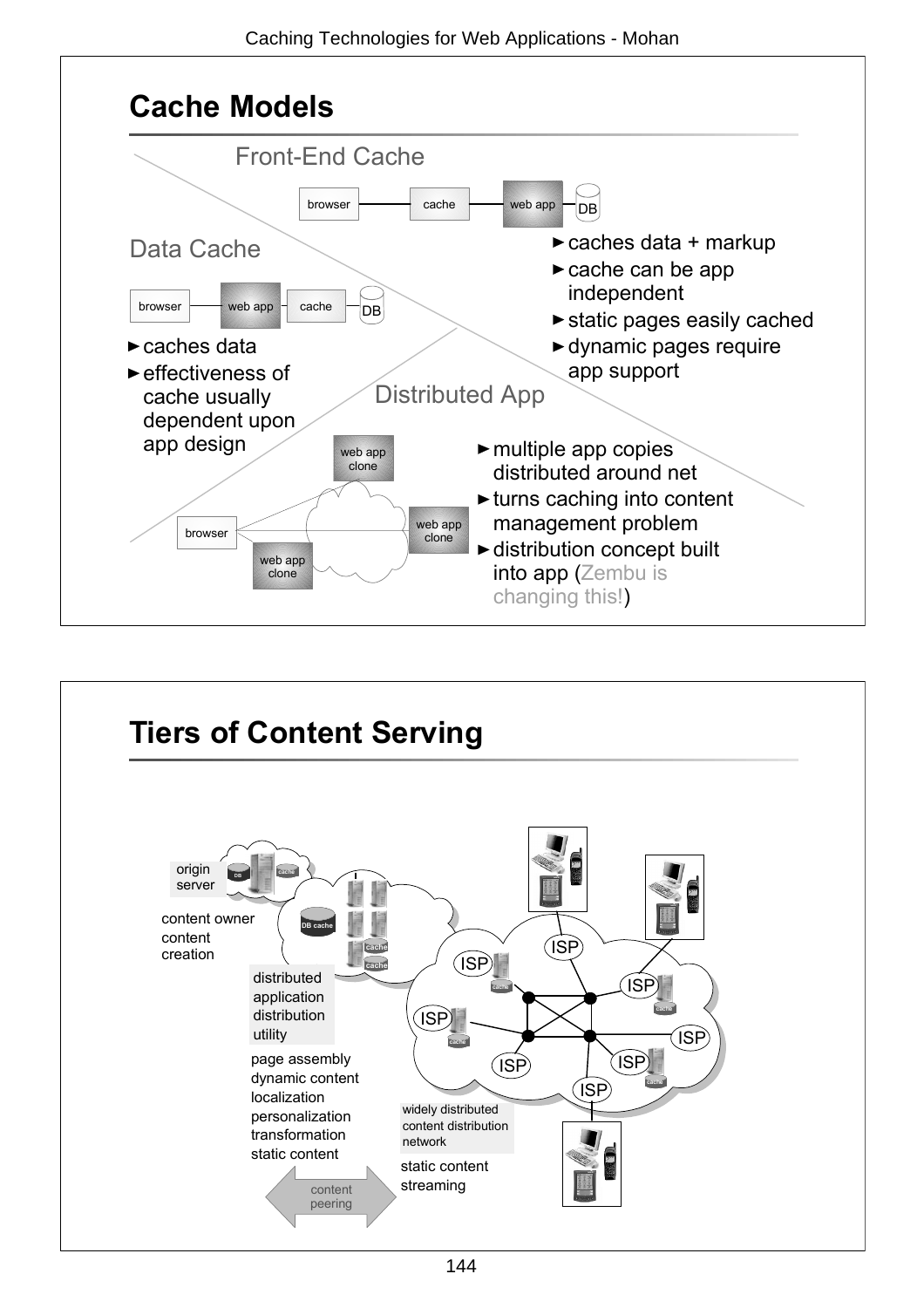

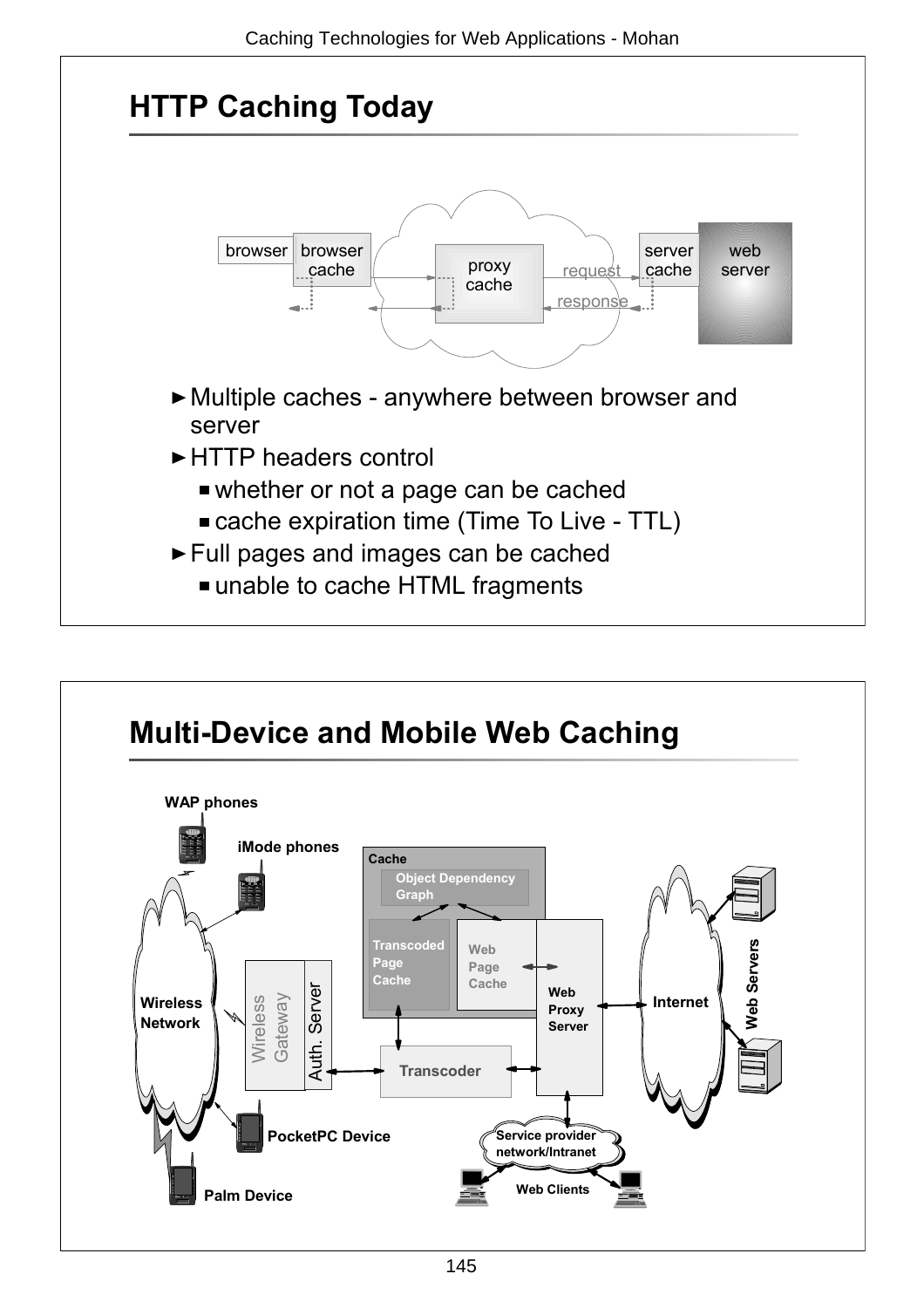### **Specialized Caching Vendors/Software**

- Content delivery service providers: Akamai, Digital Island, Content Bridge
	- Techniques for request rerouting URL rewriting, DNS redirection
- ► Cache appliances: Network Appliance, CacheFlow, Cisco Cache Engine, InfoLibria DynaCache
- ► Edge of network caching software: IBM WebSphere Edge Server

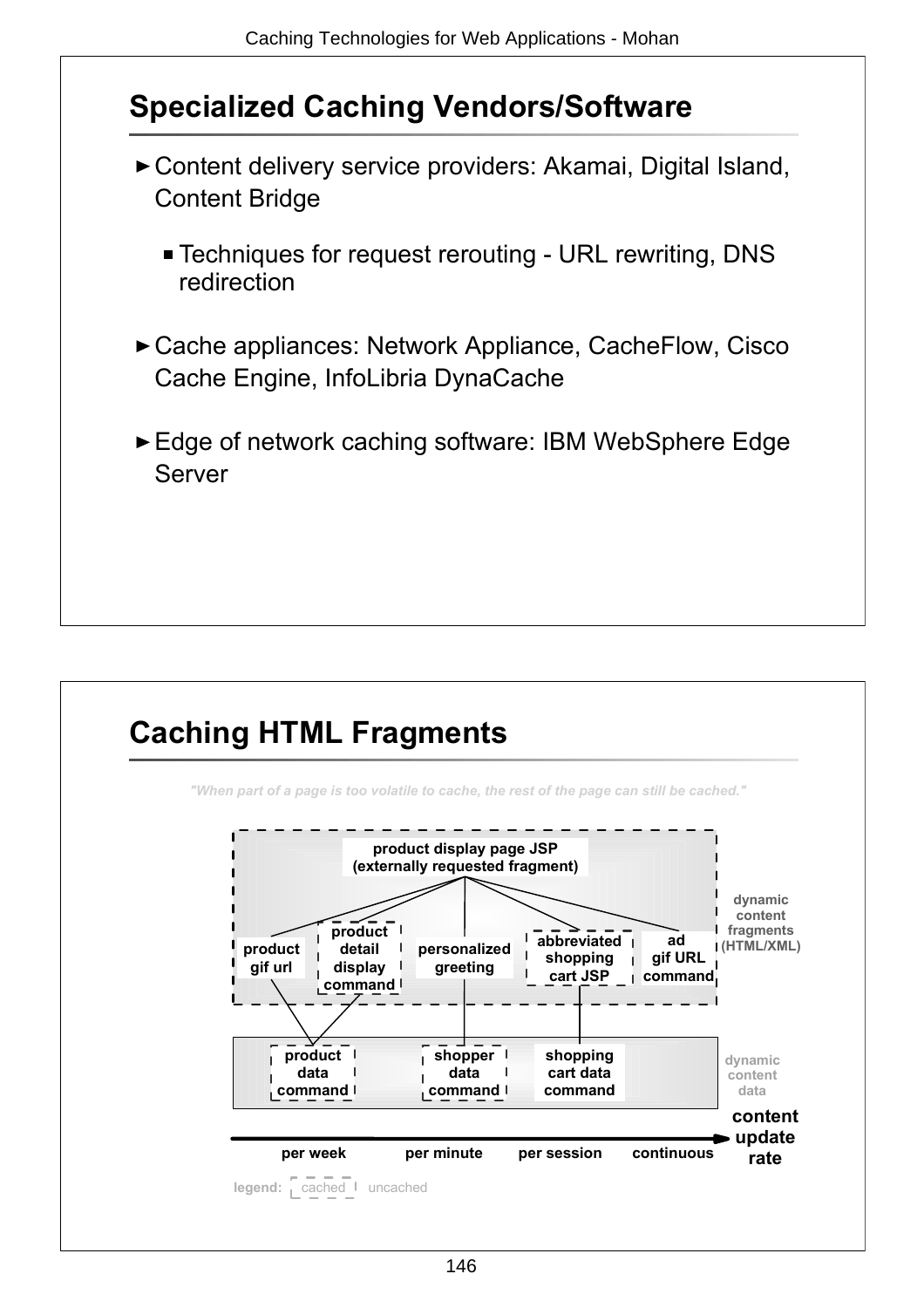### **Fragment Caching Goals**

- Achieve benefits of cache for personalized pages
	- Improved price/performance
	- **Improved response time latency**
- ► Reduce cache storage requirements
	- By sharing common fragments among multiple pages
- ► Support contracts & member groups in commerce apps
- $\blacktriangleright$  Move cache into the network to multiply above benefits

### **Database Caching**

- ► Corporate data: backbone of eCommerce apps
	- Static data cached at app level (e.g., catalogs in WCS)
- ► Current Strategies
	- App-aware caching model OK for app-specific data (web pages, images, etc.)
	- **Replication: cannot easily track usage patterns, not** dynamic enough to adapt to changing access patterns
- ► Caching of database data
	- **Scalability: offload work from backend database server**
	- **Reduced response time: caching at an edge server**
	- Reduced cost of ownership (e.g., use less reliable, cheaper machines for caching)
	- $\blacksquare$  Improved throughput, congestion control, availability,  $O<sub>0</sub>S$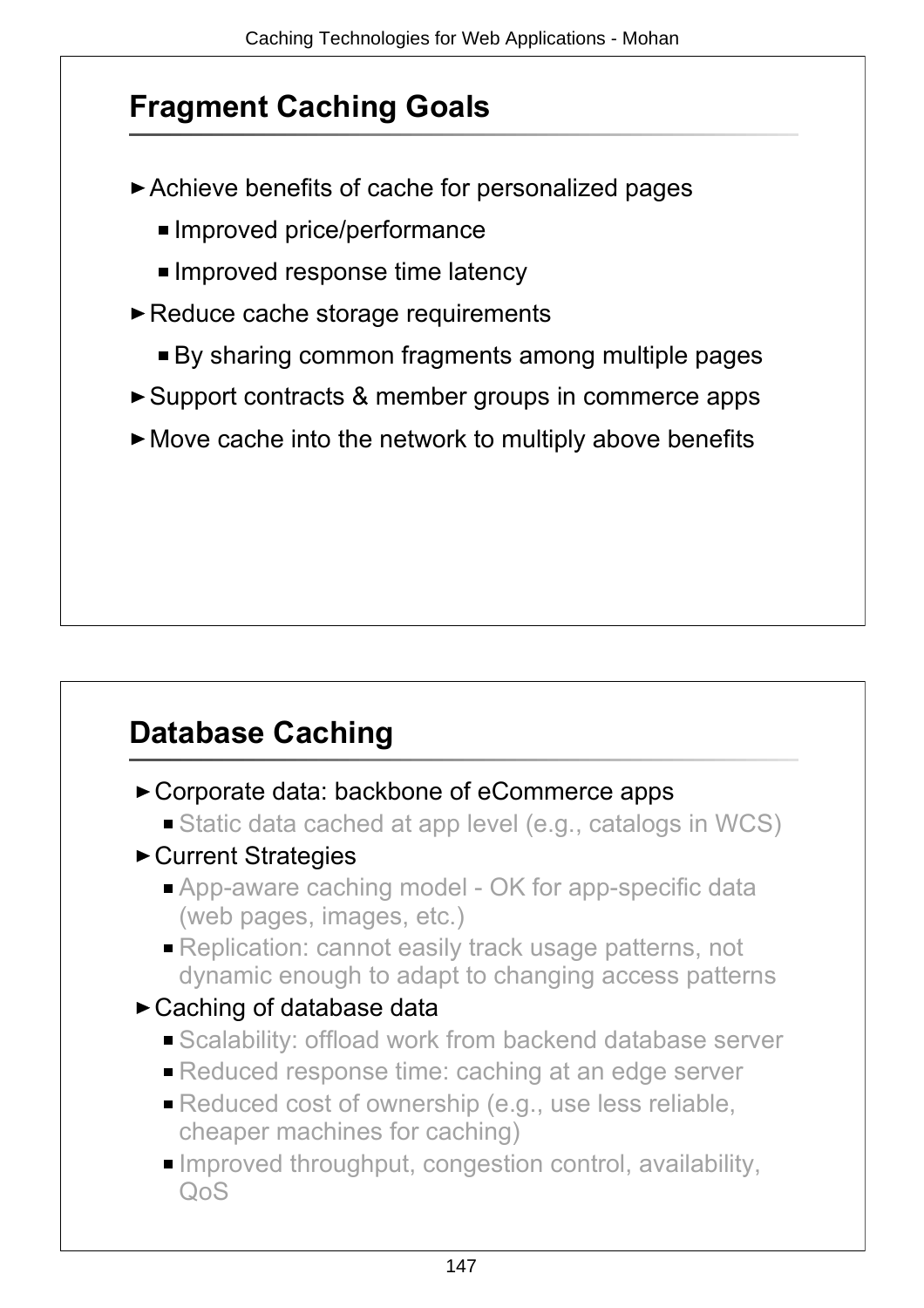

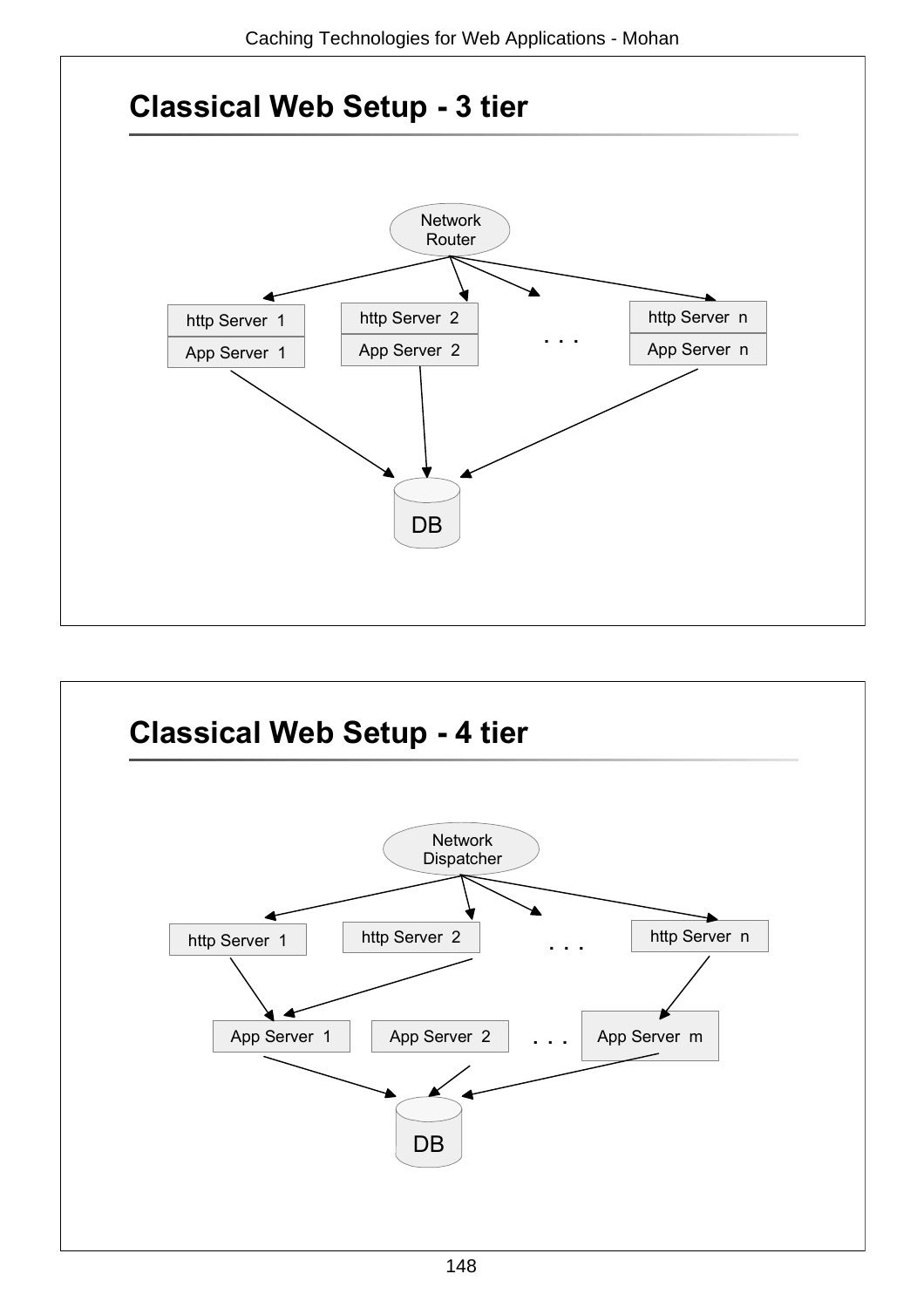

### **Types of Caching**

|                                                     | what is<br>cached              | where it is<br>cached                            | programming<br>model      | how to invalidate            |
|-----------------------------------------------------|--------------------------------|--------------------------------------------------|---------------------------|------------------------------|
| fragment<br>cache                                   | fragment<br>(HTML or XML)      | application server or<br>edge server             | JSP/servlet<br>or<br>tags | time limit<br>or<br>explicit |
| command<br>cache                                    | query result<br>or<br>fragment | application server<br>or edge server             | command                   | time limit<br>or<br>explicit |
| query result<br>cache<br>(Wisconsin, Watson)        | query result                   | application server                               | SQL                       | time limit<br>or<br>explicit |
| Database cache<br>(Oracle, TimesTen, Almaden)       | base data                      | application server<br>host<br>(separate process) | SQL                       | automatic<br>(replication)   |
| Database cache +<br>application<br>(Ejasent, Zembu) | $app +$<br>base data           | edge server                                      | various                   | automatic                    |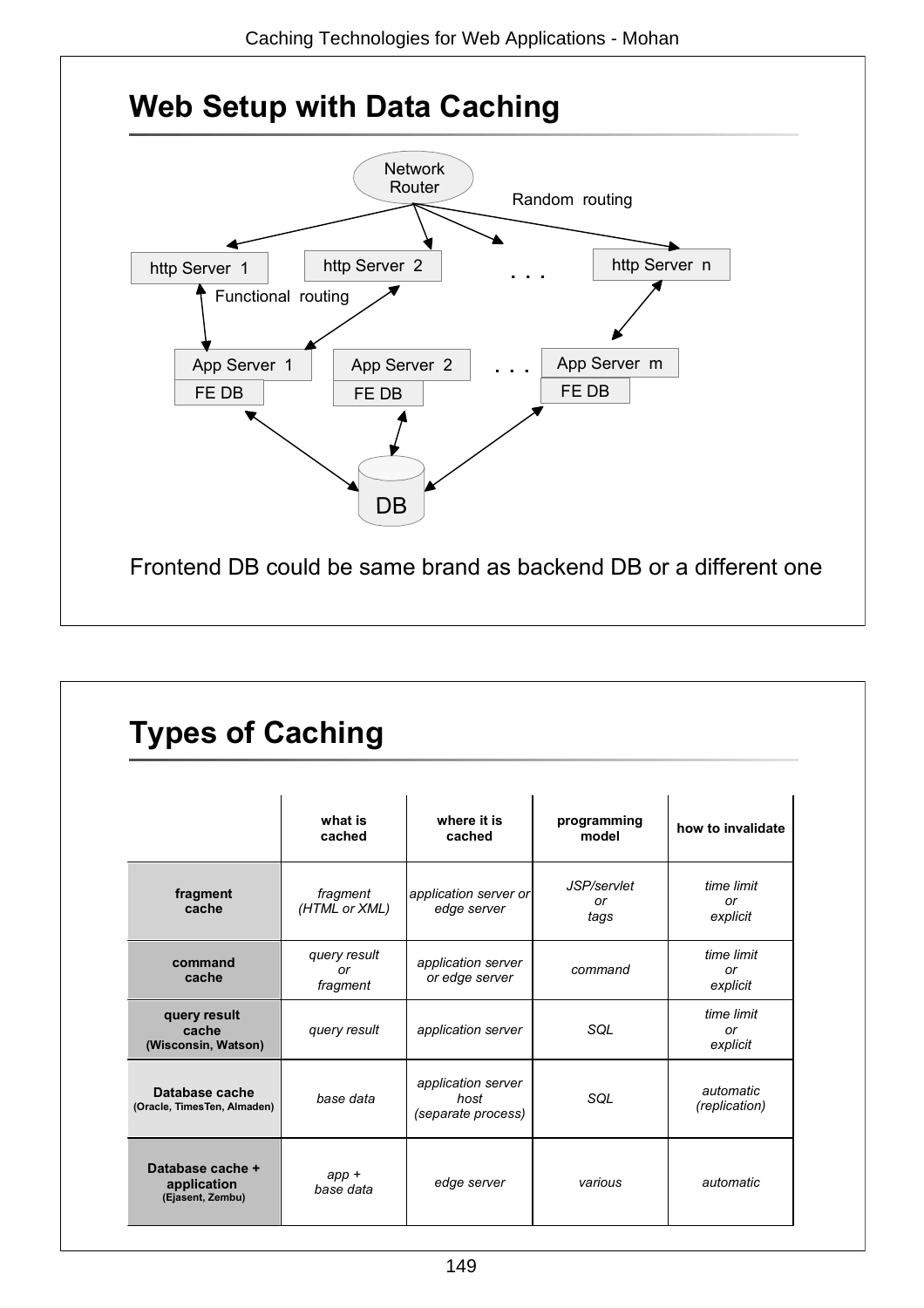### **Middle-tier Data Model Requirements**

- App's SQL *should not have to change*
- App's db schema *should not have to change*
- ► Must support *failover* of nodes
- Must support *reasonable update semantics*
- Must support dynamic addition of nodes
- ► QoS: Predictable update propagation latencies
- ▶ Aim to process queries in middle-tier

## **Middle-tier Data Model Choices**

- *Cloned:* Each table is identical to a backend table
	- Pros
		- DDL definition is easy
		- Every query can be satisfied anywhere
	- Cons
		- Updates need to reach multiple nodes
		- Adding nodes involves copying lot of data
- *Subset:* Each table is a proper subset of a backend table
	- Pros
		- Updates can be handled in minimal sites
		- Performance: Smaller databases in middle-tier nodes
	- Cons
		- Complex Routing: integrate with edge server
		- Complexity in DDL definition and query processing
		- Updates logic complicated need to know who owns records being changed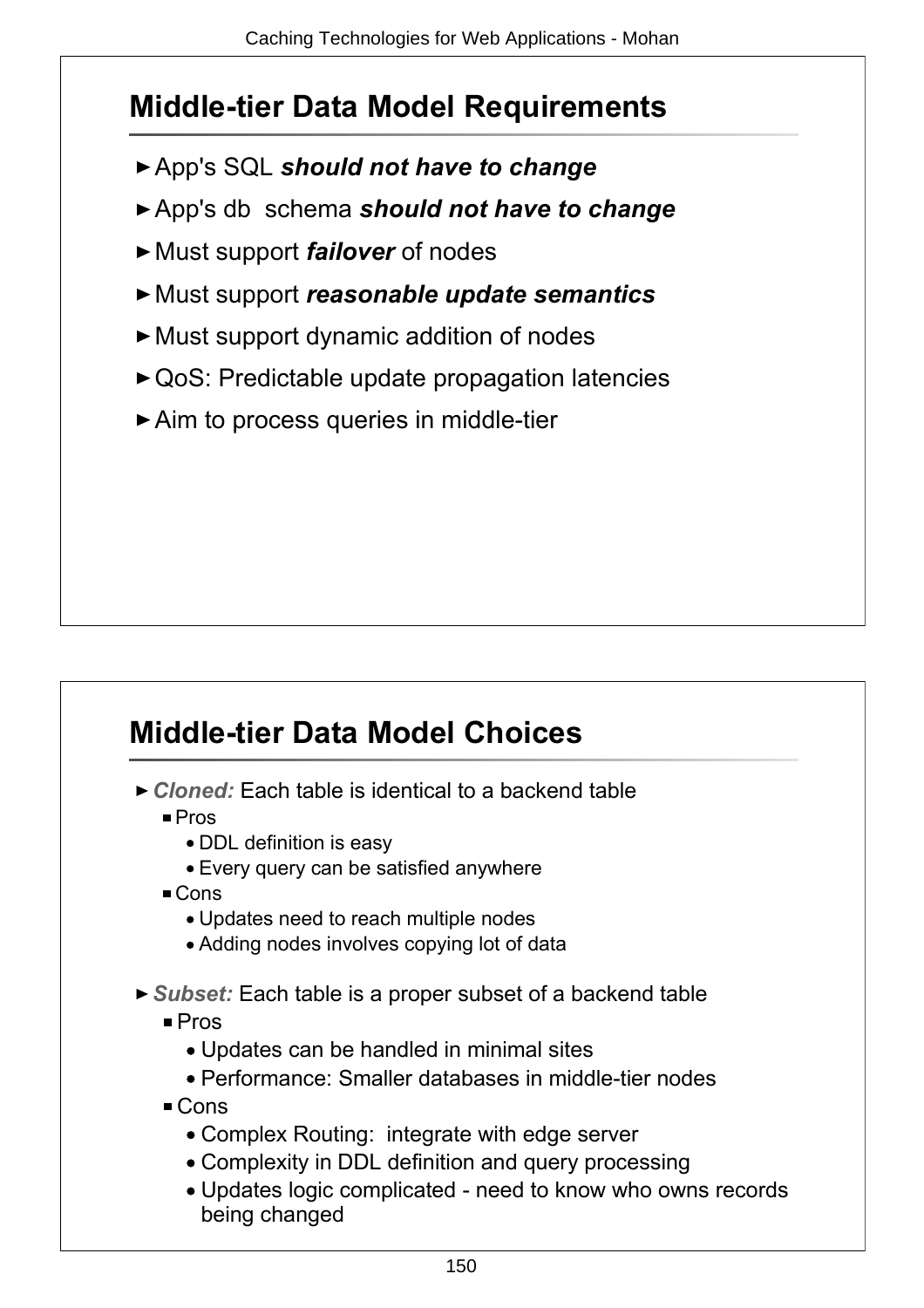#### **Materialized Views**

- ▶ CREATE SUMMARY TABLE west coast emp AS (SELECT \* FROM employee WHERE employee.state IN ('CA', 'WA', 'OR'))
- Materialized views called ASTs (Automatic Summary Tables) in DB2
- ► Query rewrite routes query to materialized view instead of base table
- Refresh: Incremental/Defered
	- **If deferred refresh, materialized view used only if user** says out-of-date data is okay (refresh age)

### **Tables and queries**

- Consider tables (TPC-W style)
	- Customer (cid, cname, ...)
	- Order (cid, oid, otime, oprice, ...)
	- OrderLine (oid, olid, itemid, ...)
- ▶ Queries:
	- select  $*$  from customer where cid = 123
	- $\blacksquare$  select  $*$  from order where cid = 123
	- select  $*$  from order where oid = 345
	- select  $*$  from orderline where oid = 345
	- select  $*$  from orderline where olid =  $567$
	- **Exercise** select orderline.<sup>\*</sup> from order, orderline where orderline oid = order oid and order cid =  $123$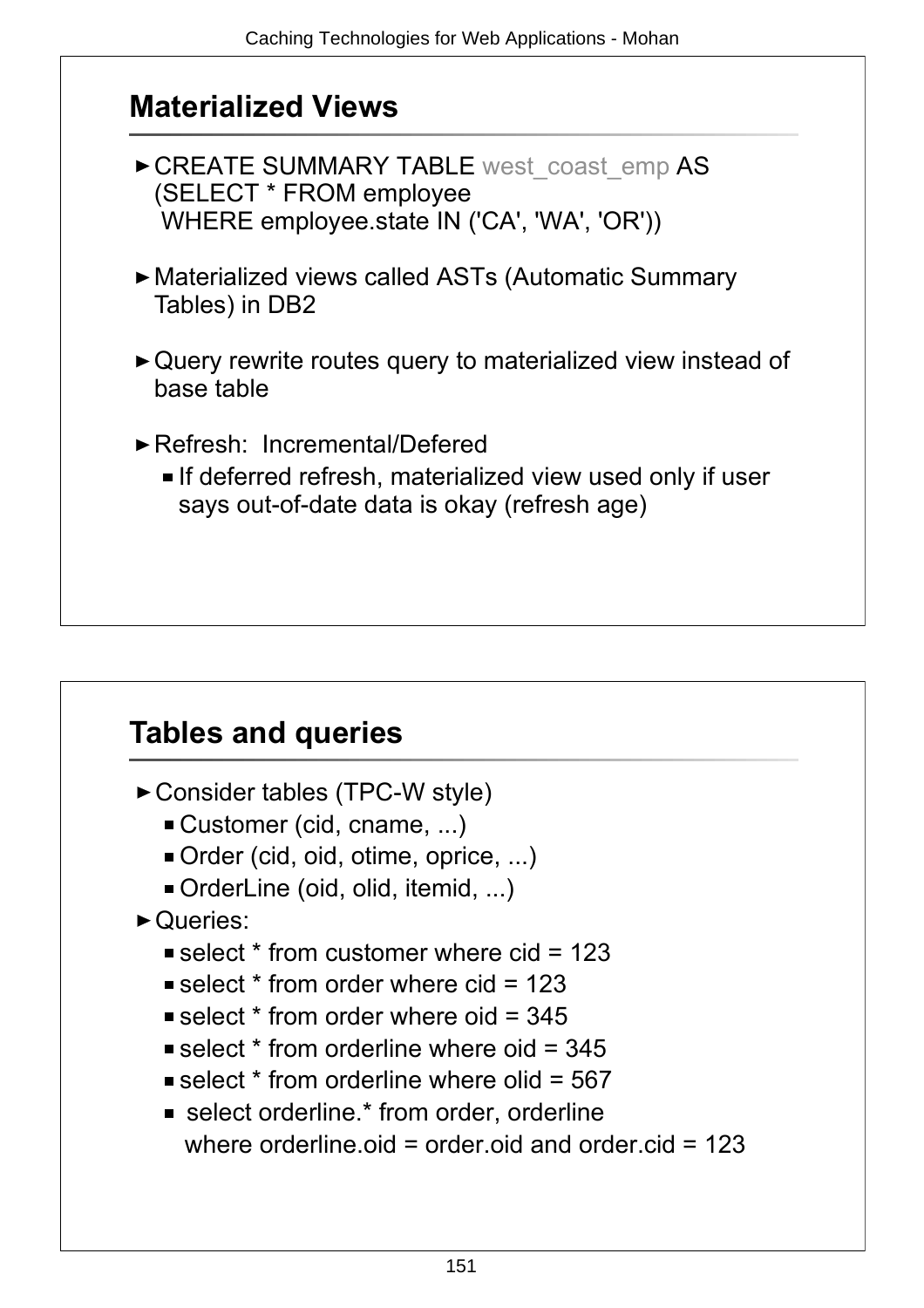### **Database Caching Design Goals**

- ► Given
	- Backend Database Schema
	- Web Application + workload
		- URLs and corresponding SQL queries
- $\blacktriangleright$  Need to generate
	- Middle-tier data model
		- DDL for Nicknames, Cached Tables, Views
		- Data partitioning scheme
- $\blacktriangleright$  Need to manage
	- Workload manager routing based on partitions
	- Adding and removing nodes dynamically

### **Cache Refresh**

- Automatic
	- $=$  time-driven
	- immediate (synchronous, asynchronous)
- ► On-demand
- ▶ Refresh brings new content or only invalidates old cached content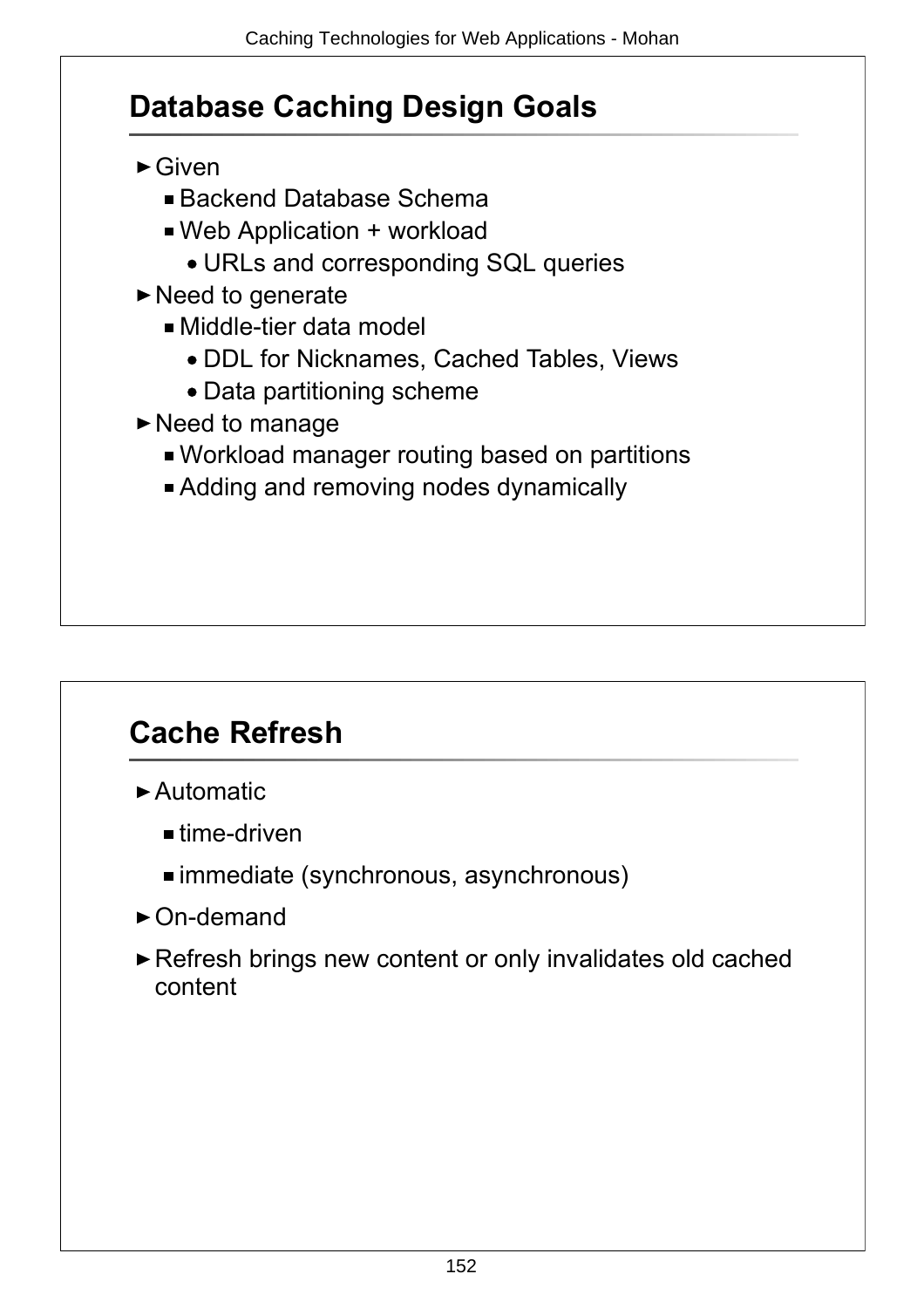

### **Update Handling**

- ► Where to perform the updates first
	- Frontend only
	- Backend only
	- In both places (two-phase commit cost and availability issues)
- Use asynchronous propagation if update performed first in only one place
- ► Semantic problems
	- **Users not seeing their own updates**
	- **How updates are replayed on other copies (problem** with logical redo if identity columns are involved)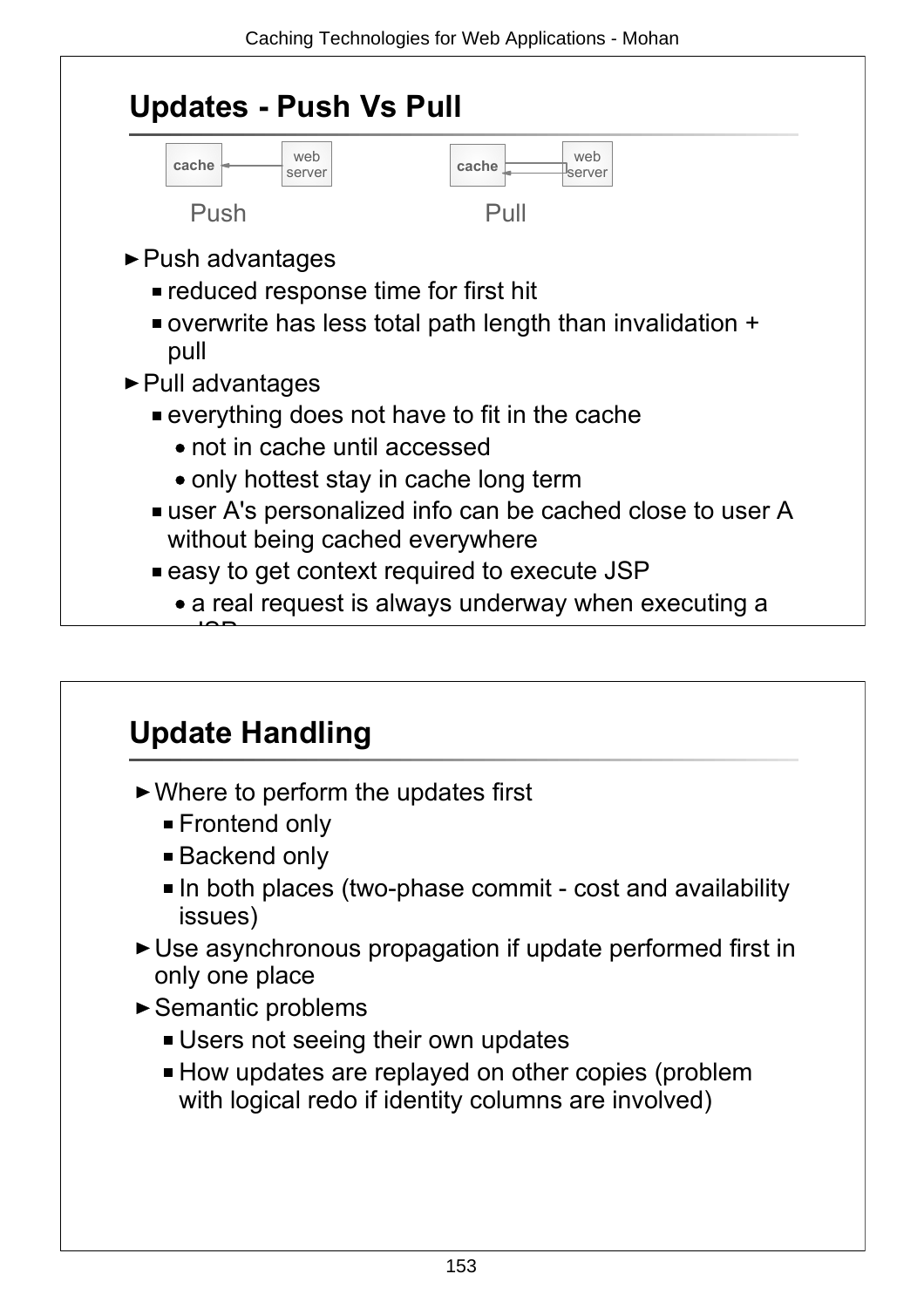### **Data Caching Choices**

- If cache in database process, app server will incur costs of
	- **Process boundary crossing**
	- data conversions
- ► Alternative is to cache in app server process itself data in
	- relational format (JDBC query results) for servlets, session/entity beans
	- Java object format for entity beans
- ► App server would have to manage cache coherency, especially in cluster environment!

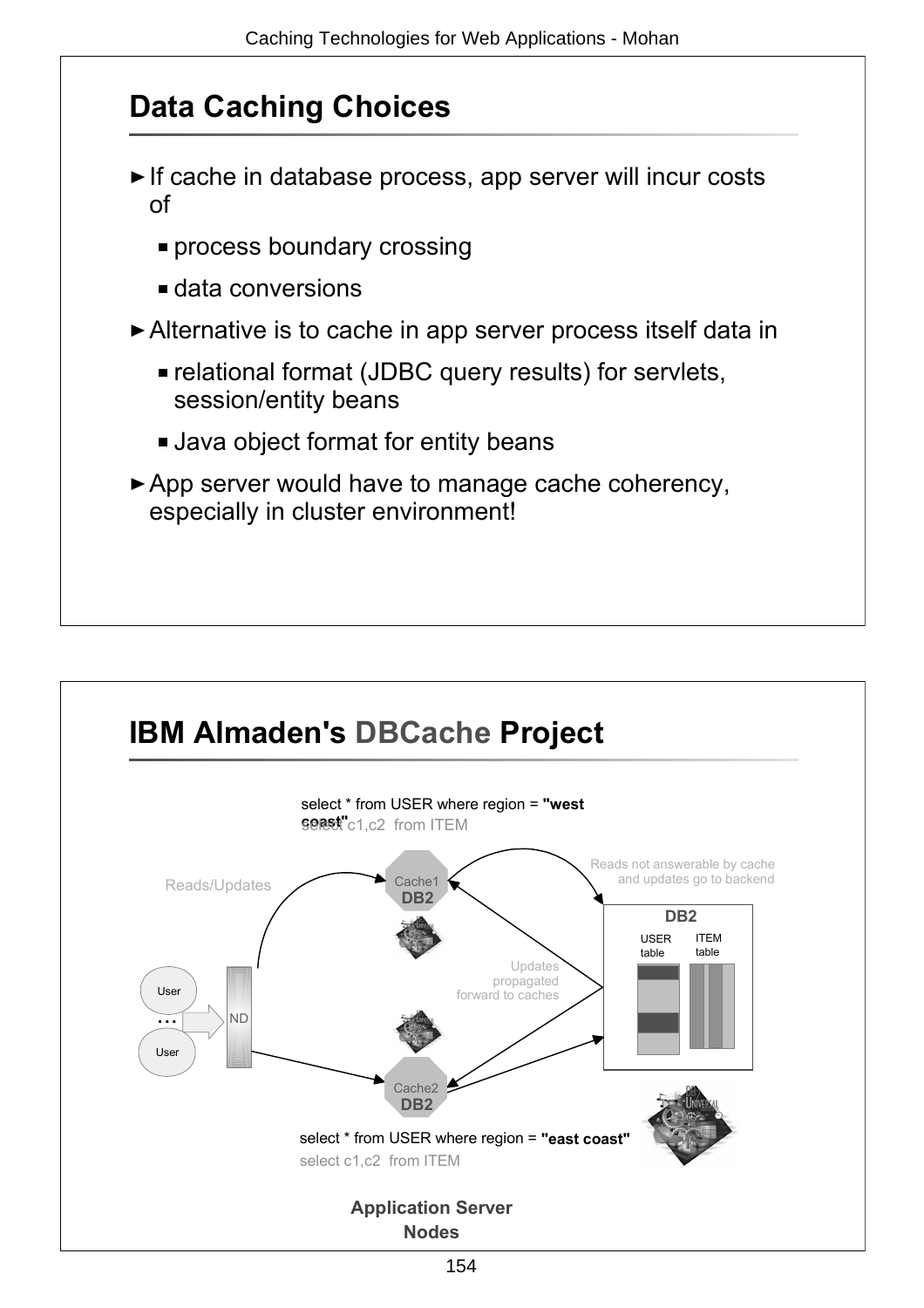### **Components of DBCache**

- ► Seamless access to front-end data and backend data
	- DB2 Federated nickname support
- ► DBMS is told front-end data is subset of backend data
	- Conditional sections in plan to route to backend DB2 if needed data not in cache - allows more dynamism in what is cached
- ► Conduit for propagating changes to frontend
	- ■DPropR

# **Challenges**

- ► Describing cache contents
	- Expand on capability of materialized views
- ▶ Replication subscriptions: How to do dynamic modification?
- ► Intelligent routing by WebSphere Edge Server
- Query workload analysis to determine view definitions
- Tracking a changing workload using view as a cache granule
- ► Handling of updates & associated read semantics: Choose from apply update to FE/BE only, both FE & BE
- Cache synchronization
- ▶ Query optimization
- $\blacktriangleright$  Failure handling
- ► DBA tools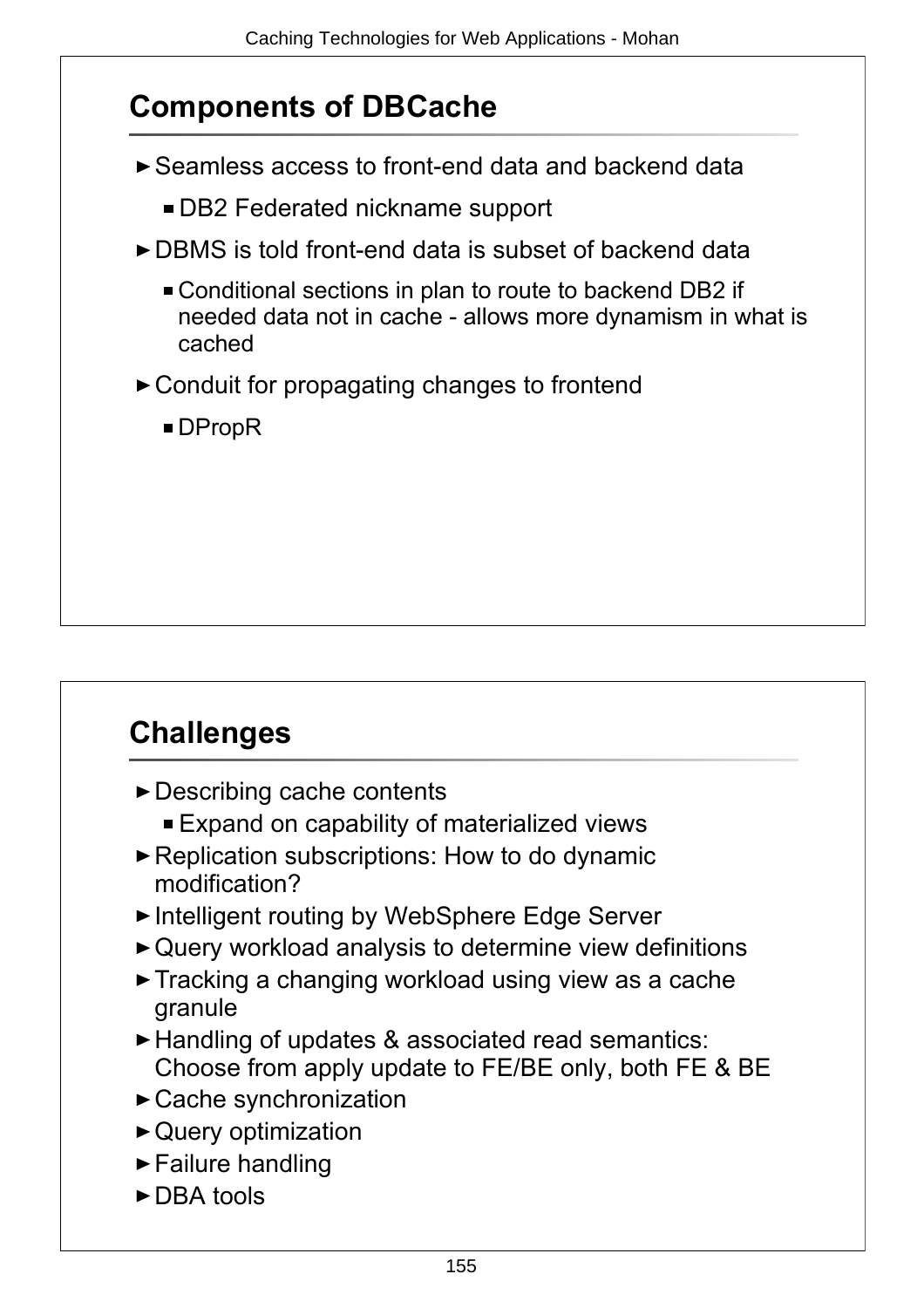### **Query Result Caching**

- ► Cache could exist within or outside DBMS could integrate with JDBC driver
- ► Results Tracking
	- **Individual results kept separately**
	- **Results combined to avoid duplicate subsets**
- ► Cache used to answer
	- only repeated (exact match) queries: just return bits in bucket, no need for fancy query engine
	- any query for which answer exists in cache (subset or union of earlier queries): need query processing capabilities
- ► Full exploitation of outside-DBMS cache requires
	- replication of significant DB query handling functions
	- managing invalidation of results is much more difficult
	- modified queries to be sent to backend DB to retrieve all columns and all qualifying rows

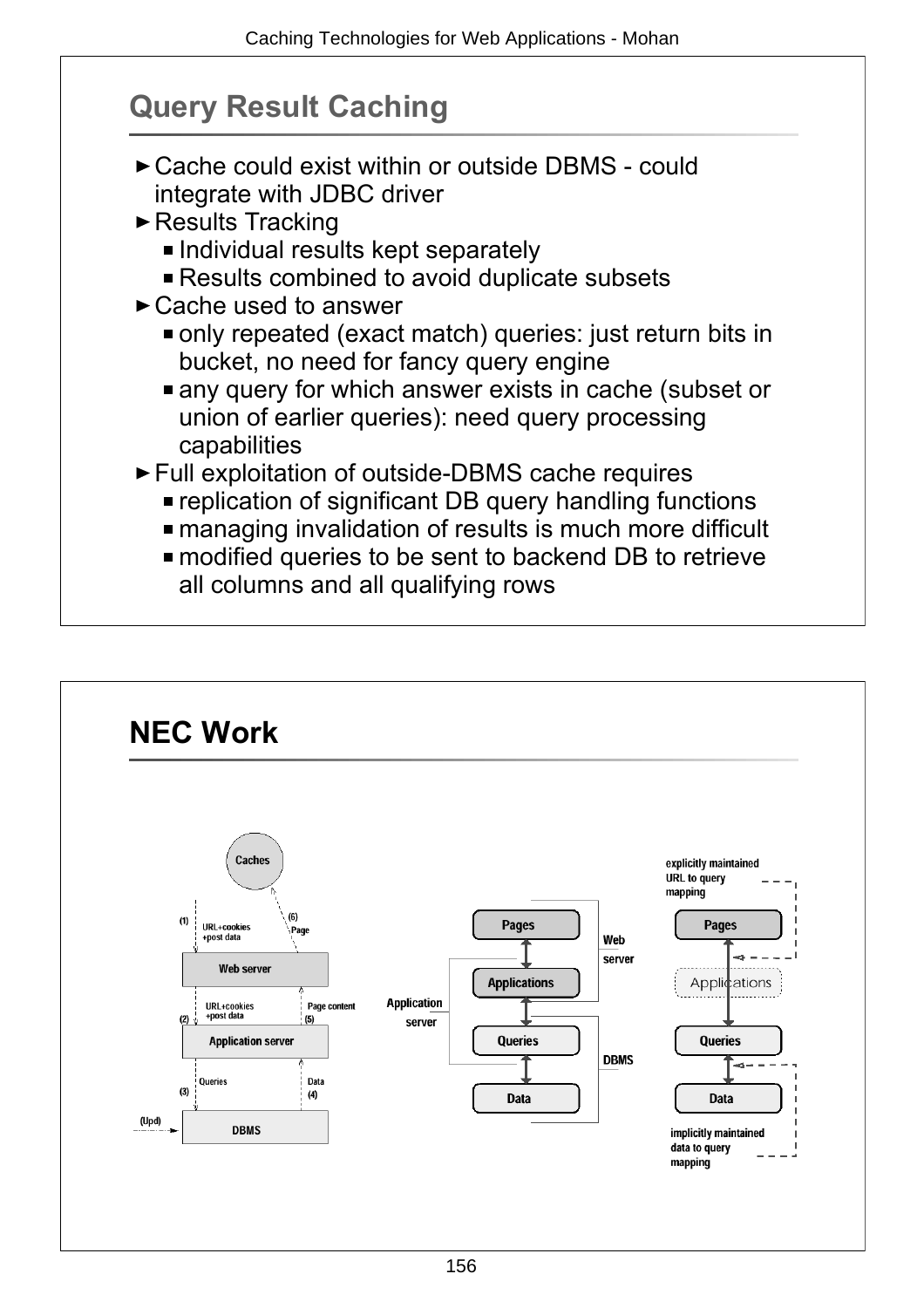



# **Database Caching Products**

- A number of companies are currently active in this space
- Not really a new area!
	- OODBMSs did non-persistent caching on clients
	- ObjectStore did caching beyond transaction commit by call-back locking
- Scope being extended to edge of the network
- Main memory technologies being exploited in some cases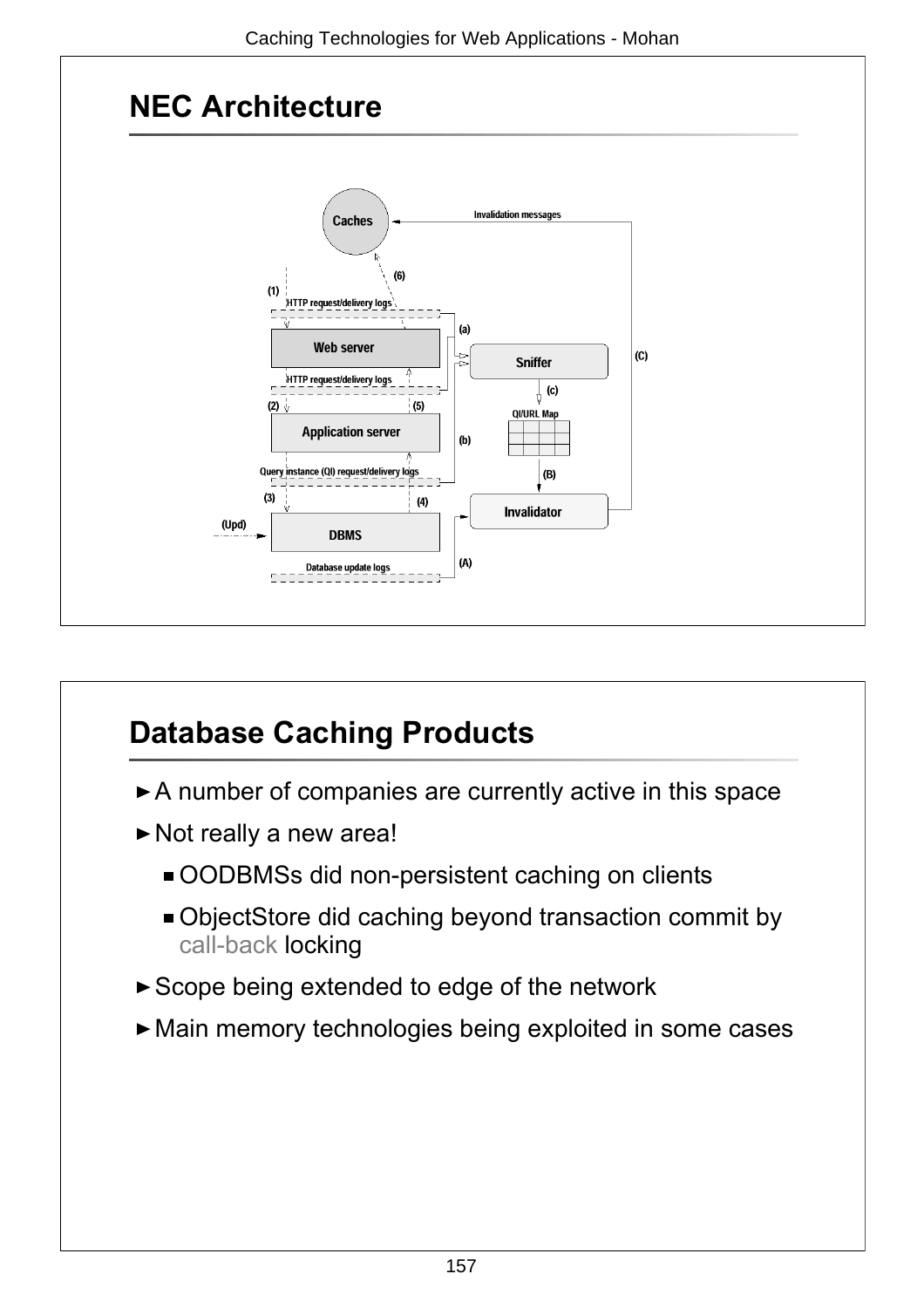

## **Oracle 9i IAS - Relational Cache**

- You can cache only entire contents of a table and not a subset of a table
- Queries processed entirely using cache or entirely sent to backend; updates always sent to backend; Only one backend DBMS per app server
- Good tooling for set up and monitoring cache performance
- Allows per-statement turning on of whether the cached data can be used or not
- Access to cached data can be done at a global level or on a per-connection level (latter requires recompilation of app)
- Read from cache after update to origin by same transaction will return old value
- PL/SQL objects (packages, procedures, functions) that contain read-only requests and that refer only to cached tables can also be cached

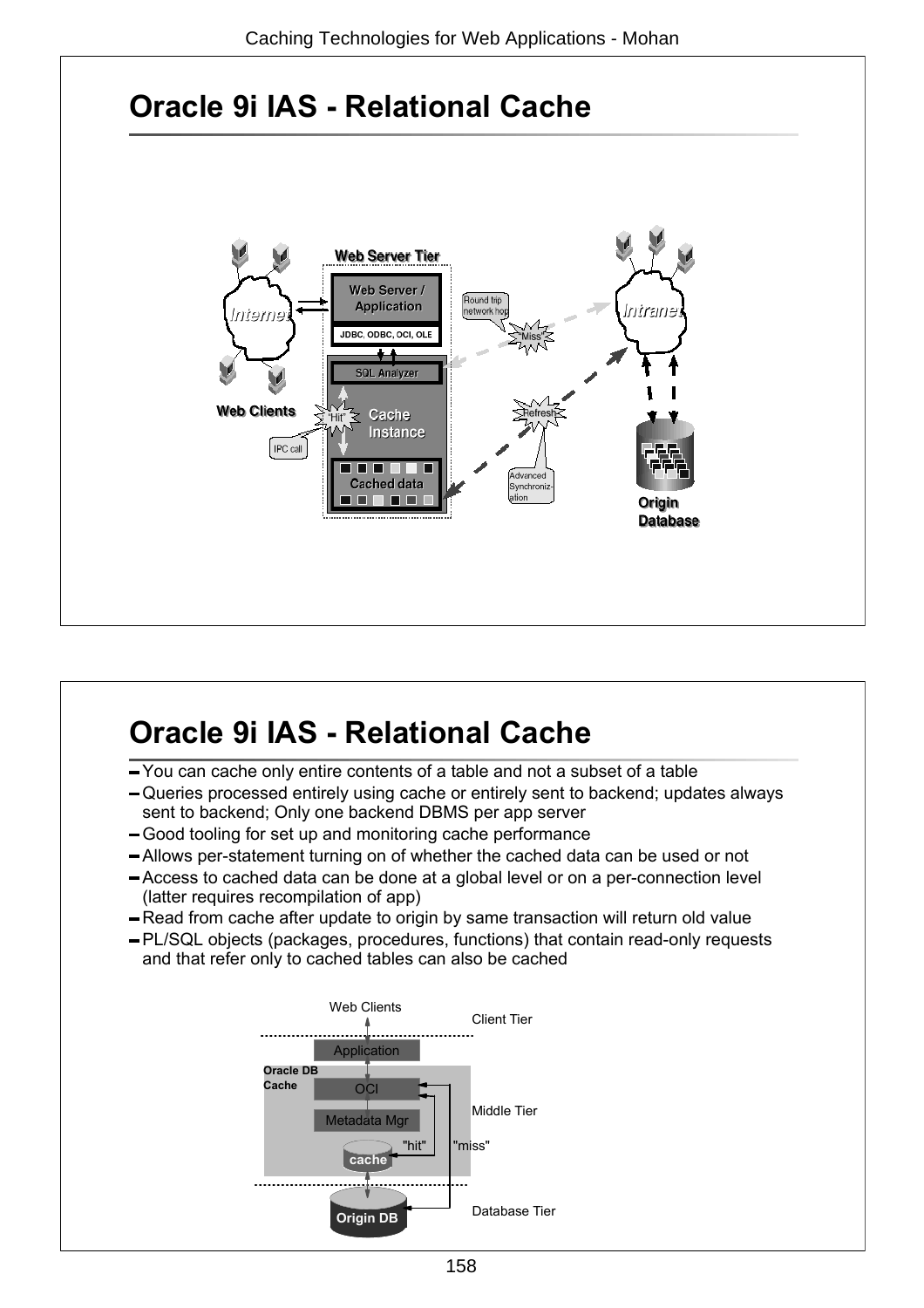### **TimesTen**

- Original HP Lab main-memory project spun out as startup
- MMDB product TimesTen
- ► Oracle data caching product Front-Tier
- ► Cache Group defines tables to be cached (with join, selection criteria)
- Cache updates propagated on commit or user command
- ▶ Options for enabling/disabling logging, durability of log (in-memory or disk-based), durability of data
- ▶ App designer control over cache loading, refresh and flushing



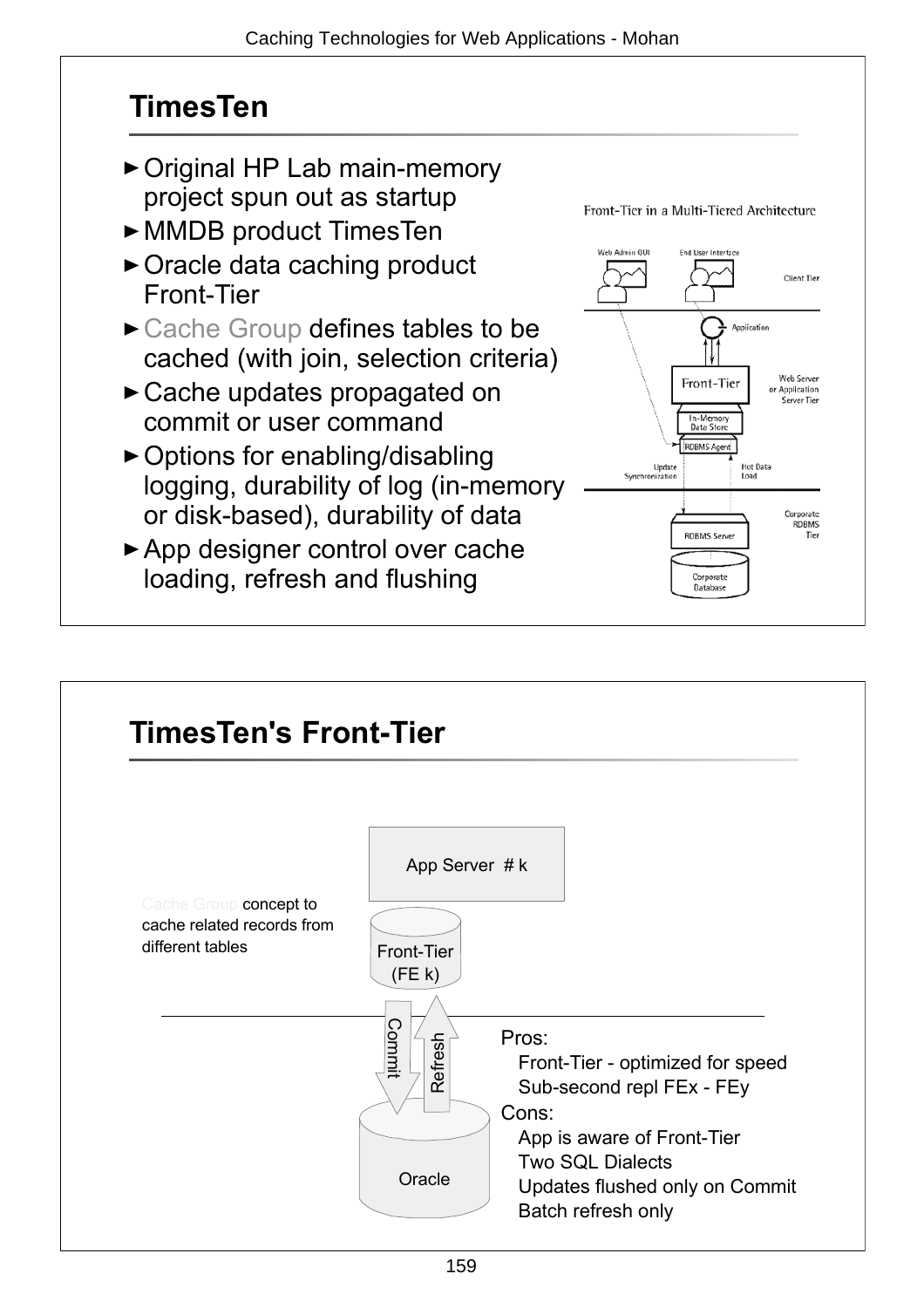# **Versant's enJin** ▶ Provides Java and EJB persistence Works with WebSphere and WebLogic ► Propagates updates to RDBMSs ► Supports XML **Web Application Server** EJB **JSP Transaction**<br>Acceleration andin **Other** egacy

### **Zembu**

Startup doing "Akamai for apps" for dynamic content - 2/99

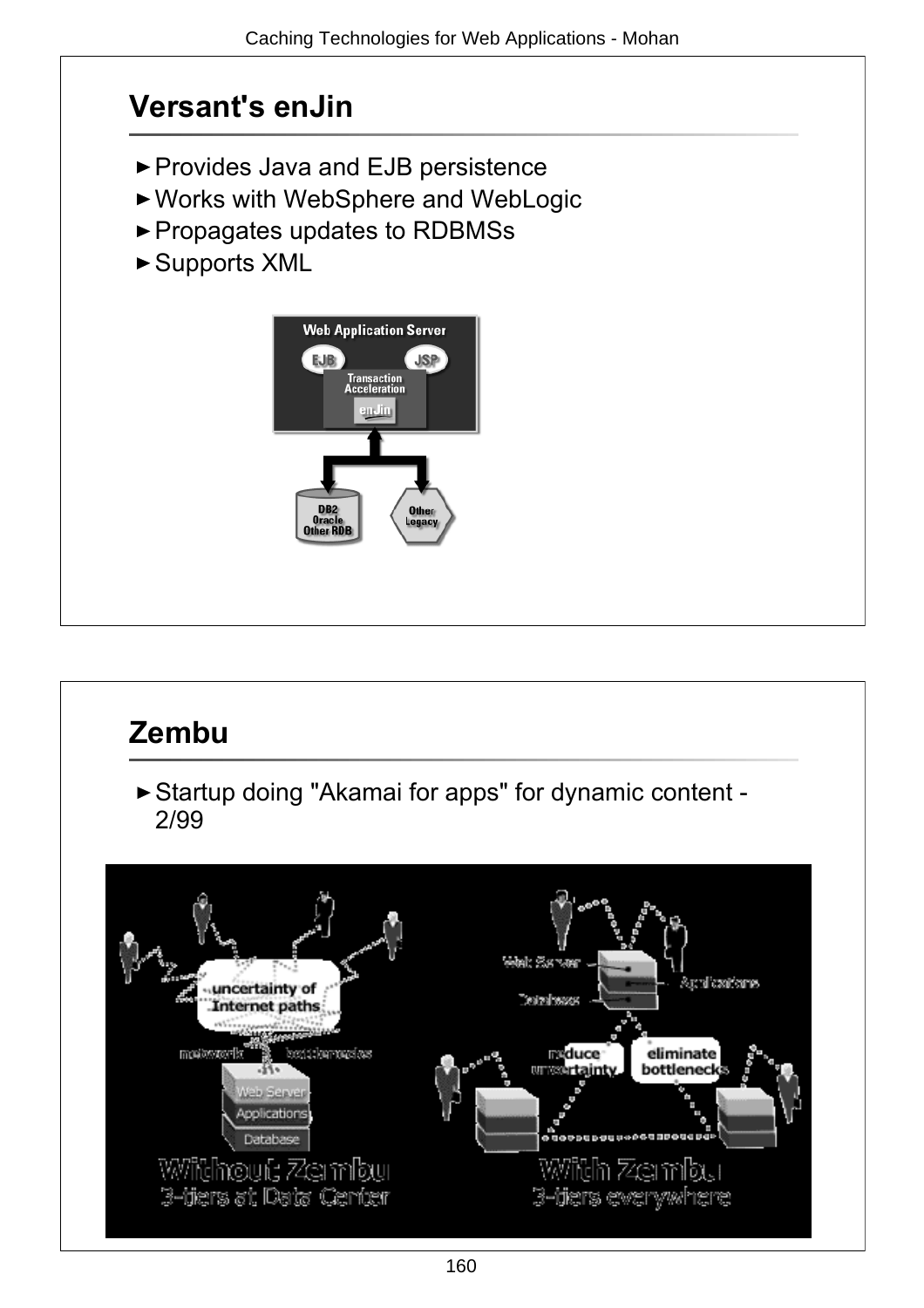#### **Zembu**

- 
- ▶ Distributed Publishing Manager
	- Distributes centralized app stack to many sites
	- Integrates with existing content management and development products
- ▶ Distributed Infrastructure Manager
	- Configures and manages network
	- Optimizes end-user routing for optimal performance
- ▶ Distributed Data Manager
	- Coordinates distributed data and supports replication
	- Synchronizes changes of concurrent users
	- Migrates data to where it is used most

# **Ejasent**

- Startup owns and operates a distributed, interactive service net
- ► Users in real time allocate additional resources
- BEA and Broadvision Solaris apps snapshot of binary images captured and run on Ejasent servers

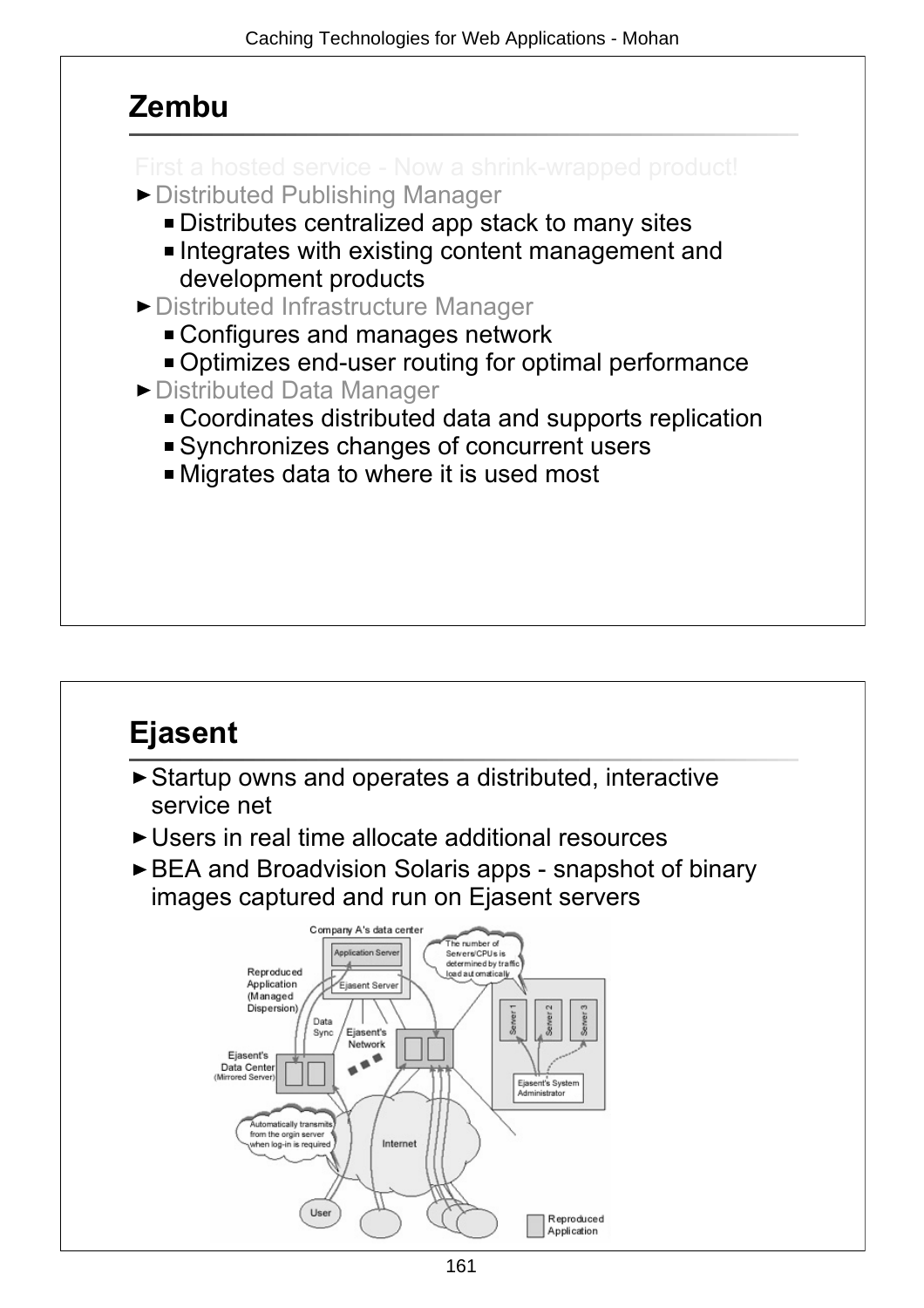#### **Case Studies**

- ► IBM WebSphere
- ► Olympics
- $\blacktriangleright$ eBay

# **WebSphere Caching Landscape**



Dynacache (WebSphere V4.0)

- Application developers/assemblers control how fragments are cached using XML cache descriptor
- Define rules based on servlet, URI, request attribute/parameter/session/cookie
- Rule/time-based, and programmatic techniques for invalidating cache entries
- ► Can control external caches, e.g. WebSphere Edge Server, FRCA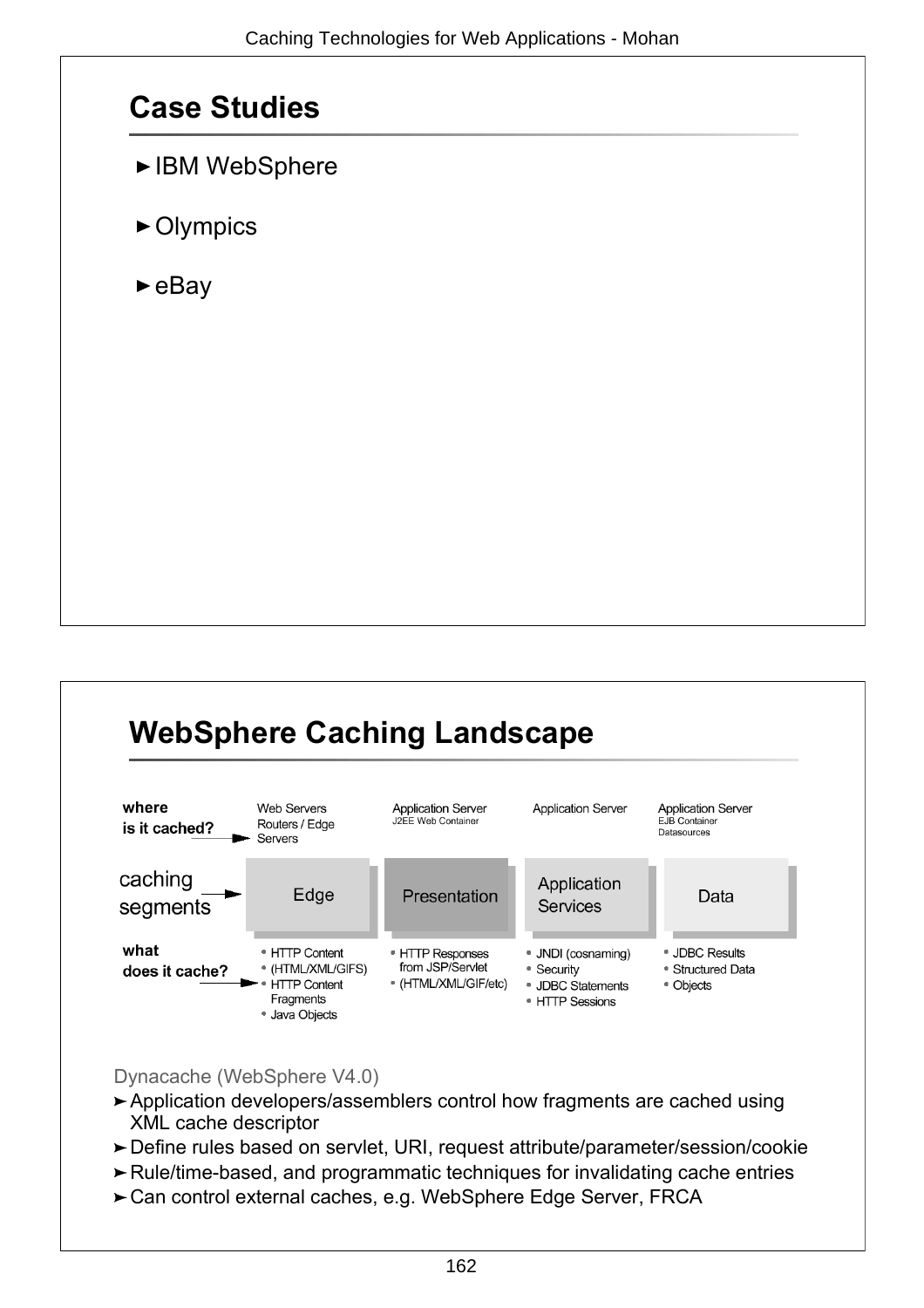## **WebSphere Commands and Caching**

- Command: a JavaBean that represents a particular operation and can be serialized
- **Commands isolate apps using them from the implementation** of the services they reach through them
- The context needed to execute the command is carried in the command in the form of its setable properties
- Results of executing a command are carried in the command in the form of getable properties



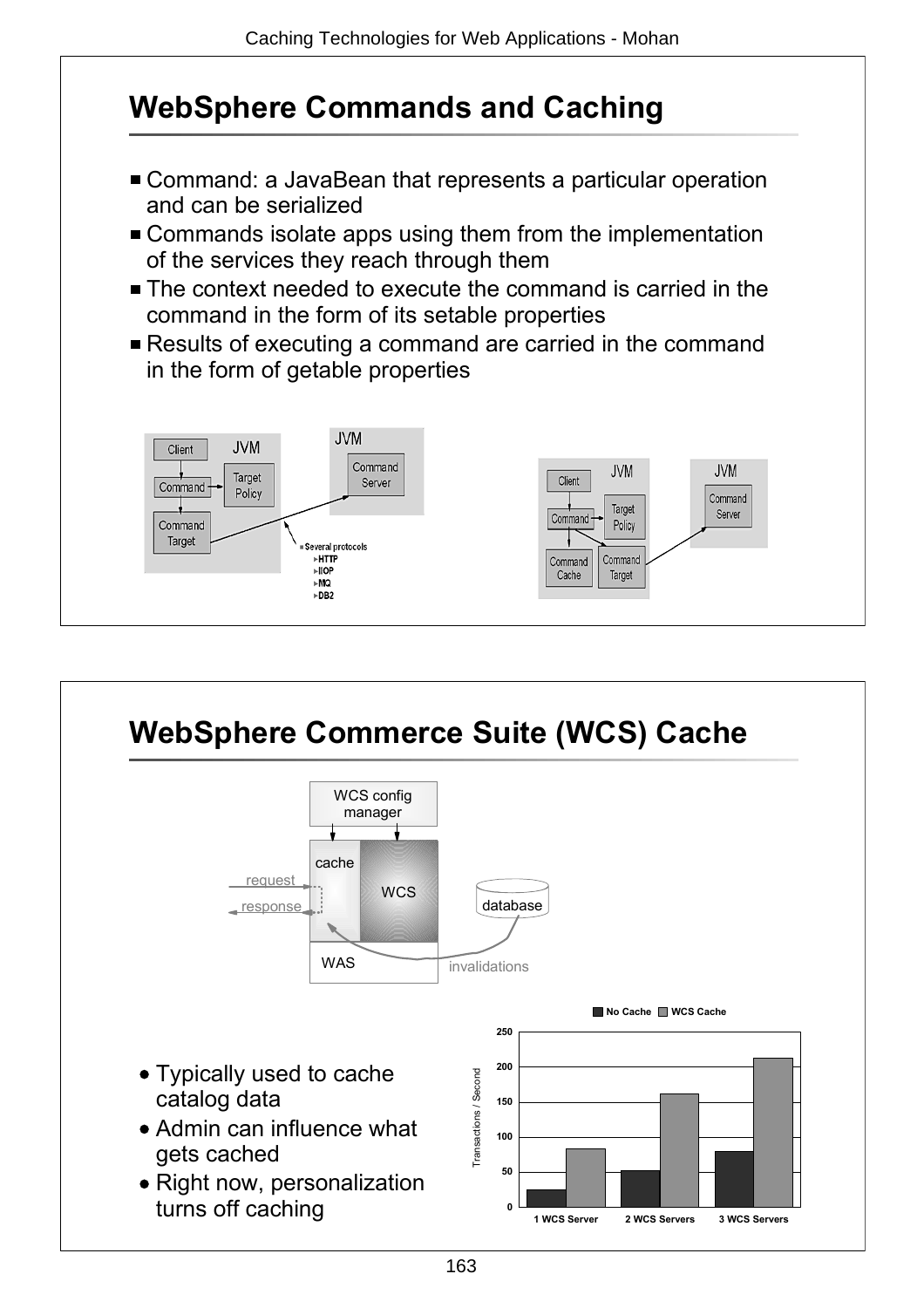

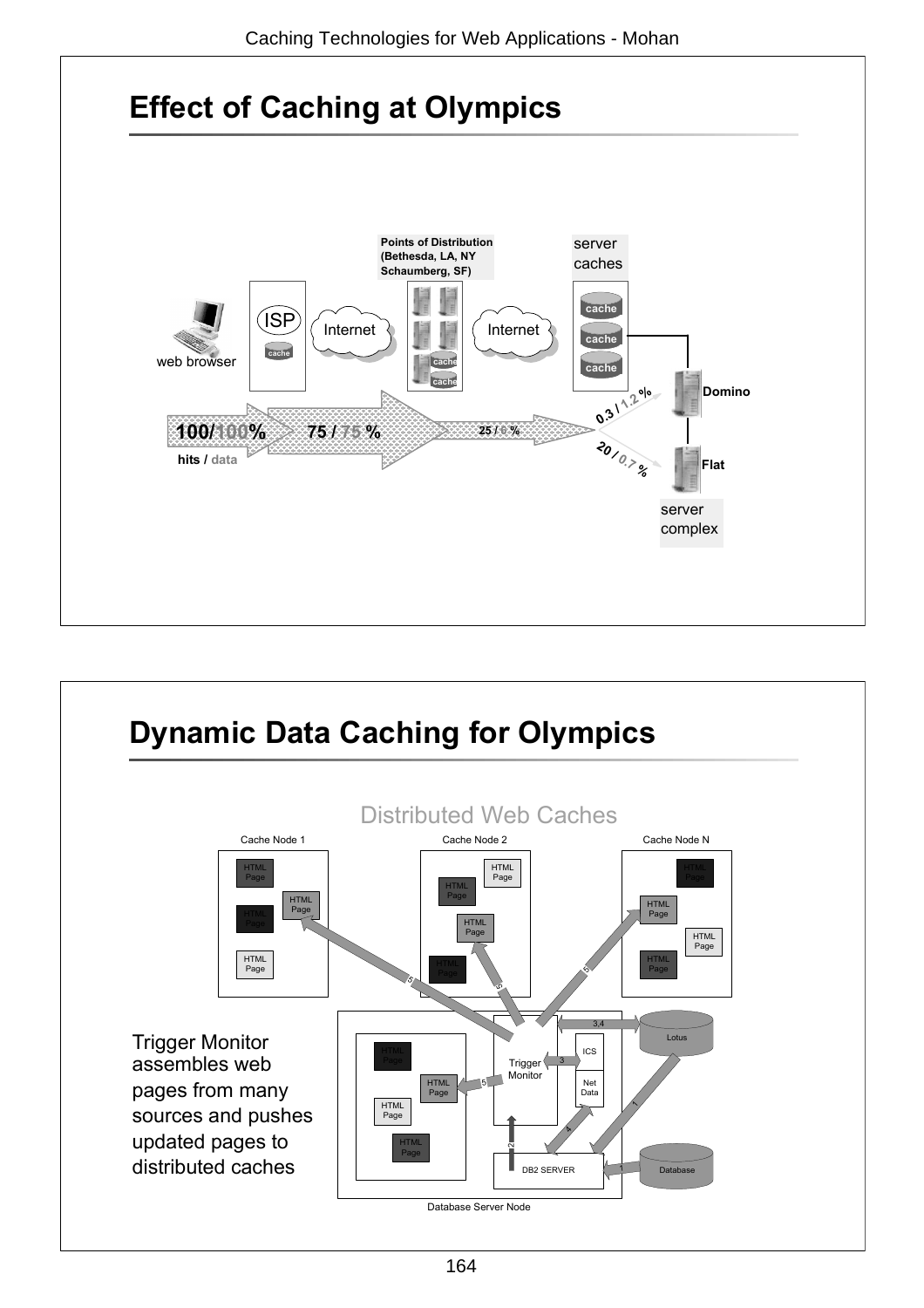#### **eBay**

- ► Backend: Sun machines running Oracle
- Front-ends: Intel boxes running some specialized DBMS
- ▶ Data cached in FEs refreshed every 30 minutes
- App level routing of queries to FE vs BE

As of October 2000

- ► 18.9M registered users
- $\blacktriangleright$  Items in 4,500 categories
- $\blacktriangleright$  Millions of items for sale
- ► Users add 600K new items daily
- ► 4M page views per month
- ► Daily reach topped 16.2%, # of unique visitors on an average daily basis is 2.1M
- ► Average usage per month by a user is 119.6 minutes

## **Challenging Open Issues**

- ► Access control at the edge
- ► Standardized naming
- ► Session state tracking and failover support
- Cache synchronization
- ▶ Performance monitoring and tuning DBA tools
- ► Load balancing or cache-intelligent URL routing
- ► Describing cache contents
- More sophisticated query optimization criteria
- Efficient relational to Java object mapping
- ► XML data caching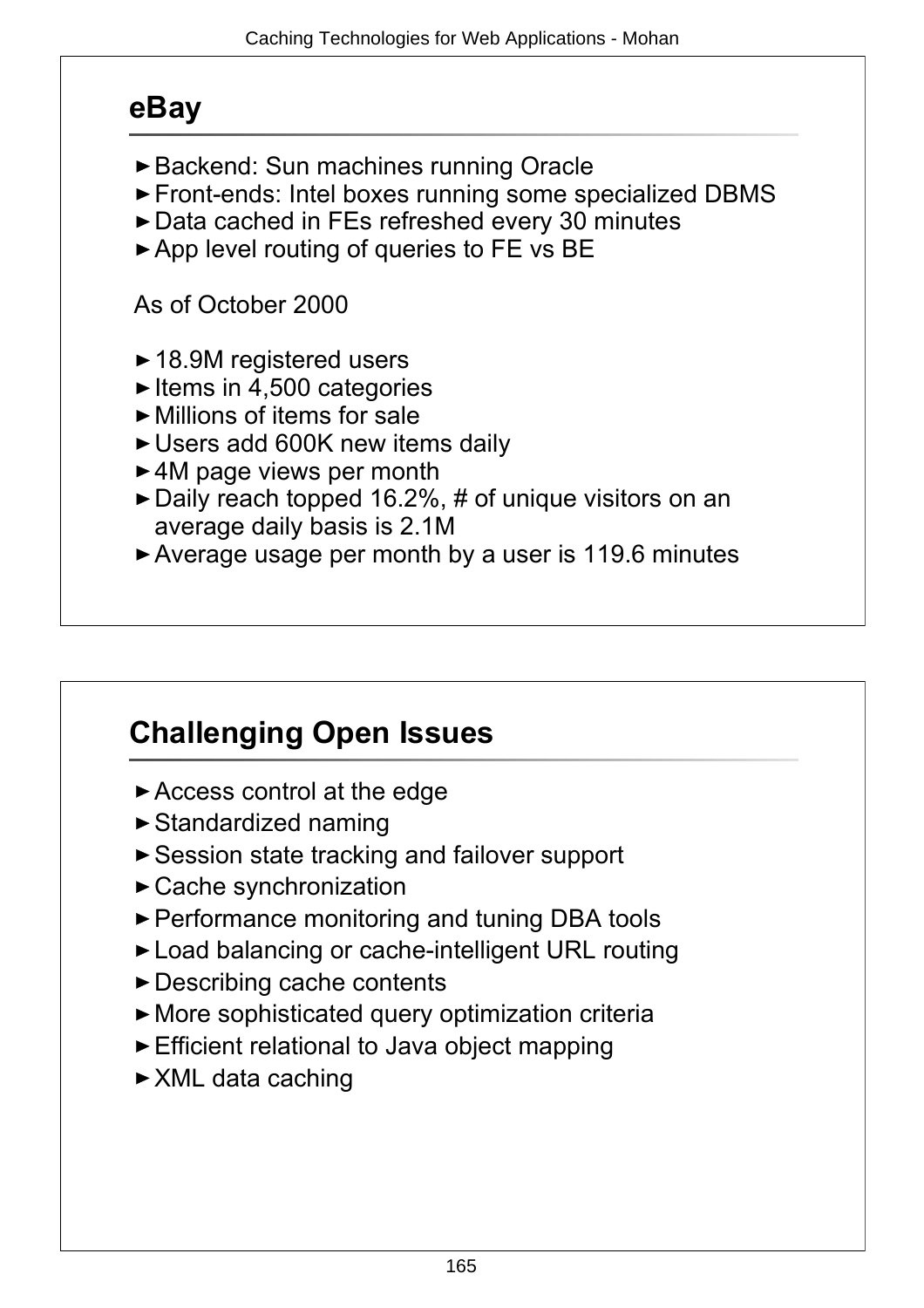## **Edge Side Includes (ESI)**

- Markup language for defining web page components for dynamic assembly and delivery at network edge
- Specifications released for ESI language, Edge architecture, Invalidation protocol and JESI tag library
- ► Coauthored by Akamai, ATG, BEA Systems, Circadence, Digital Island, IBM, Interwoven, Oracle, and Vignette
- http://www.esi.org

# **References**

- "Distributed Application Platform", White Paper, Zembu Labs, February 2001.
- ▶ "Oracle9i Application Server Database Cache", Technical White Paper, Oracle, http://otn.oracle.com/products/ias/pdf/db\_cache\_twp.pdf, October 2000.
- "ESI Language Specification 1.0", http://www.esi.org/language\_spec\_1-0.html, 2001.
- Internet Caching Resource Center, http://www.caching.com/
- Akamai EdgeScape White Paper, Version 1.1
- "Cutting the Costs of Personalization with Dynamic Content Caching", Aberdeen Group, March 2001.
- "Automated Script Analyzer and Processor (ASAP)", Technology Brief, Chutney Technologies.
- "Dynamic Content Acceleration: A Caching Solution to Enable Scalable Dynamic Web Page Generation", White Paper, Chutney Technologies, May 2001.
- "A Middleware System Which Intelligently Caches Query Results", Louis Degenaro, Arun Iyengar, Ilya Lipkind, Isabelle Rouvellou. Proc. ACM/IFIP Middleware 2000, Palisades, April 2000, Springer-Verlag.
- "High-Performance Web Site Design Techniques", Arun Iyengar, Jim Challenger, Daniel Dias, Paul Dantzig. IEEE Internet Computing, March/April 2000.
- "A Publishing System for Efficiently Creating Dynamic Web Data", Jim Challenger, Arun Iyengar, Karen Witting, Cameron Ferstat, Paul Reed. Proc. IEEE INFOCOM, March 2000.